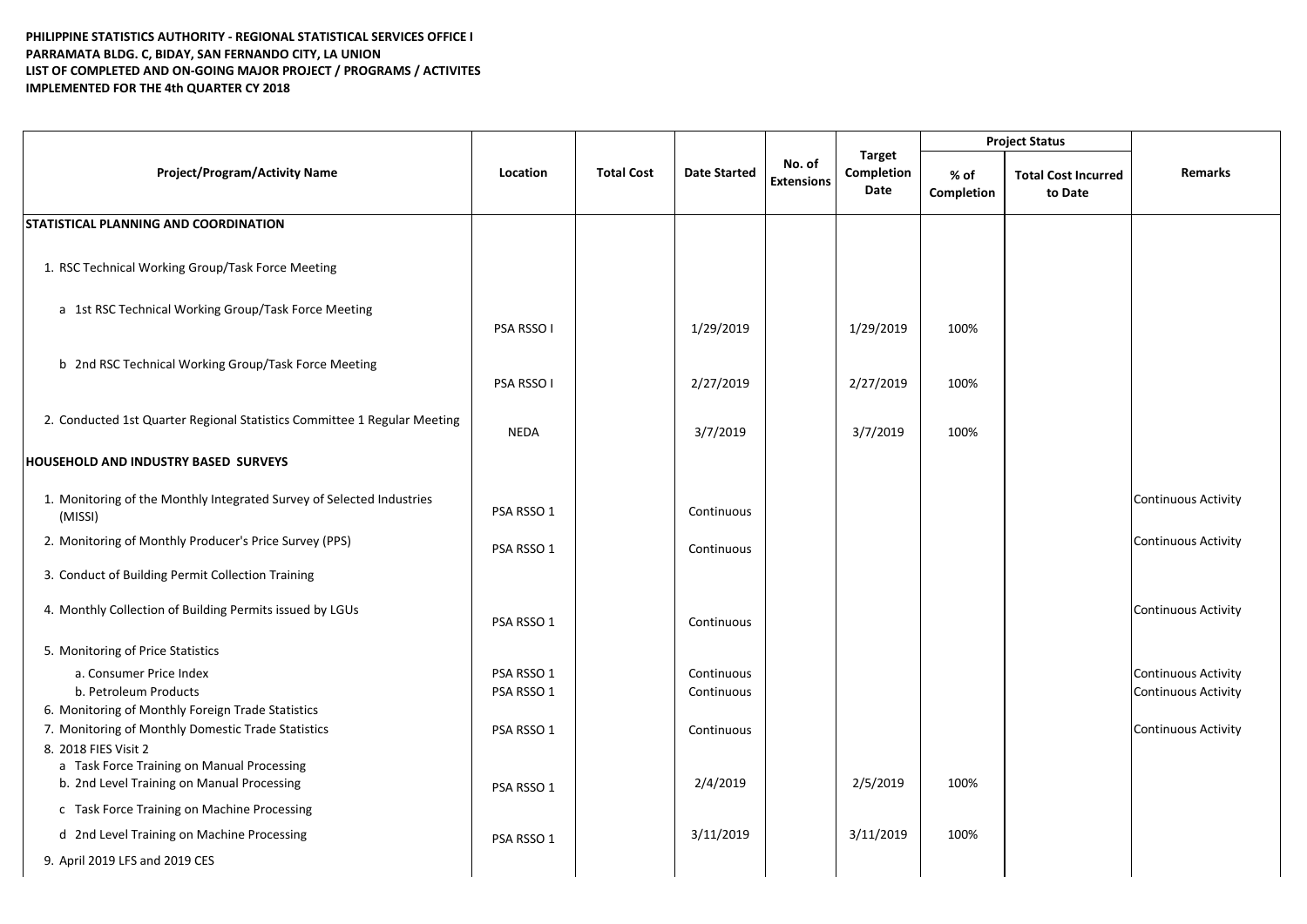| a. January 2019 CES Regional Briefing                                                                                 | PSA RSSO 1                                                   | 2/4/2019  | 2/4/2019  | 100% |                    |
|-----------------------------------------------------------------------------------------------------------------------|--------------------------------------------------------------|-----------|-----------|------|--------------------|
| b. Task Force Training of April 2019 LFS and April 2019 CES                                                           | Quezon City                                                  | 2/19/2019 | 2/21/2019 | 100% |                    |
| c April 2019 LFS and April 2019 CES Regional Briefing                                                                 | PSA RSSO 1                                                   | 2/25/2019 | 2/25/2019 | 100% |                    |
| 10 Conduct of the 2019 Geotagging of Building Structres Regional Briefing                                             | <b>Marand Resort</b><br>and Spa, Bauang,                     | 3/4/2019  | 3/5/2019  | 100% |                    |
| 11 2018 CPBI and 2018 IOSPBI                                                                                          | .                                                            |           |           |      |                    |
| a Task Force Training                                                                                                 | Mandaluyong                                                  | 3/4/2019  | 3/8/2019  | 100% |                    |
| b. 2nd Level Training                                                                                                 | C <sub>int</sub><br><b>Marand Resort</b><br>and Spa, Bauang, | 3/18/2019 | 3/22/2019 | 100% |                    |
| 12 Consolidation of provincial reports and preparation of Monthly Regional<br>Palay & Corn Situation Report (MPCSR)   | SOCD                                                         | 2/17/2019 | 3/18/2019 | 100% |                    |
| 13 Consolidation of provincial reports and preparation of Monthly                                                     | SOCD                                                         | 1/1/2019  | 3/15/2019 | 100% |                    |
| 14 Consolidation of provincial reports and preparation of Monthly Retail and<br><b>Wholesale Prices Report</b>        | SOCD                                                         | 1/1/2019  | 3/10/2019 | 100% | monthly            |
| 15 Consolidation of provincial reports of Other Crops                                                                 | SOCD                                                         | 3/14/2019 | 3/26/2019 | 100% |                    |
| 16 National Data Review (January 2019 Rnd)                                                                            | PSA-CO                                                       | 1/7/2019  | 1/12/2018 | 100% | SOCD               |
| 17 Monitoring of submission of provincial offices of Weekly Cereal and<br>Fertilizer Price Monitoring (WCFPM) reports | SOCD                                                         | 1/1/2019  | 3/31/2019 | 100% | weekly             |
| 18 Monitoring of submission of La Union Provincial Office of Price Watch                                              | SOCD                                                         | 1/1/2019  | 3/31/2019 | 100% | weekly             |
| 19 Monitoring of submission of provincial offices of results of Farm Prices                                           | SOCD                                                         | 1/1/2019  | 3/31/2019 | 100% | monthly            |
| 20 Monitoring of submission of provincial offices of results of Palay and Corn<br>Stocks Survey (PCSSI)               | SOCD                                                         | 1/1/2019  | 3/31/2019 | 100% | monthly            |
| 21 2019 Operational Training on Fisheries Surveys                                                                     |                                                              |           |           |      |                    |
| a. Task Force Training                                                                                                | Quezon City                                                  | 2/26/2019 | 2/28/2019 |      | PO Ilocos Norte    |
| b. 2nd Level Training                                                                                                 | PSA-RSSO I San<br>Fernando City, LU                          | 3/11/2019 | 3/11/2019 |      | RSSO I, POs        |
| 22 Operational Training on Cereals Survey                                                                             |                                                              |           |           |      |                    |
| a. Task Force Training                                                                                                | Quezon City                                                  | 3/3/2019  | 3/8/2019  |      | SOCD/PO Ilocos Sur |
| b. 2nd Level Training                                                                                                 | PSA-RSSO I San<br>Fernando City, LU                          | 3/18/2019 | 3/19/2019 |      | RSSO I/POs         |
| 23 Task Force Training on Integrated Whoelsale Price Surveys                                                          | Quezon City                                                  | 3/12/2019 | 3/14/2019 |      | SOCD               |
| 24 2019 First Level Operational Training on Crops Production Survey (CrPS)                                            | Quezon City                                                  | 3/19/2019 | 3/22/2019 |      | SOCD               |
|                                                                                                                       |                                                              |           |           |      |                    |